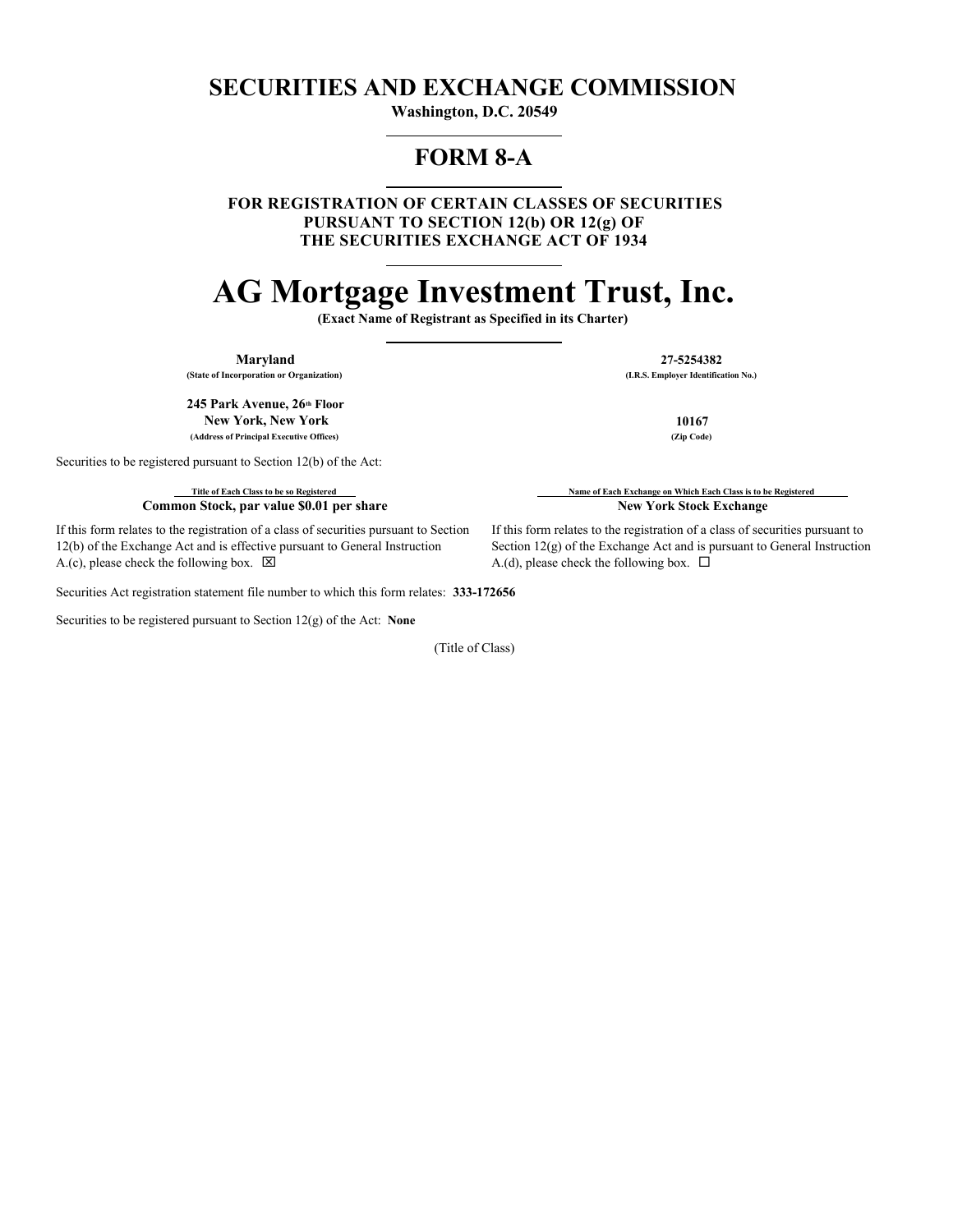### **Item 1. Description of Registrant's Securities to be Registered**

AG Mortgage Investment Trust, Inc. (the "Registrant") hereby incorporates by reference herein the description of its common stock, par value \$0.01 per share, to be registered hereunder set forth under the heading "Description of Common Stock" in the Registrant's prospectus forming part of its Registration Statement on Form S-11 (File No. 333-172656), as amended (the "Registration Statement"), filed with the Securities and Exchange Commission pursuant to the Securities Act of 1933, as amended. In addition, incorporated by reference herein is information relating to the common stock under the caption "Certain Provisions of Maryland Law and of Our Charter and Bylaws" in the Registration Statement.

#### **Item 2. Exhibits**

| Exhibit<br>No. | <b>Description</b>                                                                                                                                                        |
|----------------|---------------------------------------------------------------------------------------------------------------------------------------------------------------------------|
| 3.1            | Form of Amended and Restated Articles of Incorporation of AG Mortgage Investment Trust, Inc. (incorporated by reference to Exhibit 3.1 to the<br>Registration Statement). |

3.2 Form of Amended and Restated Bylaws of AG Mortgage Investment Trust, Inc. (incorporated by reference to Exhibit 3.2 to the Registration Statement).